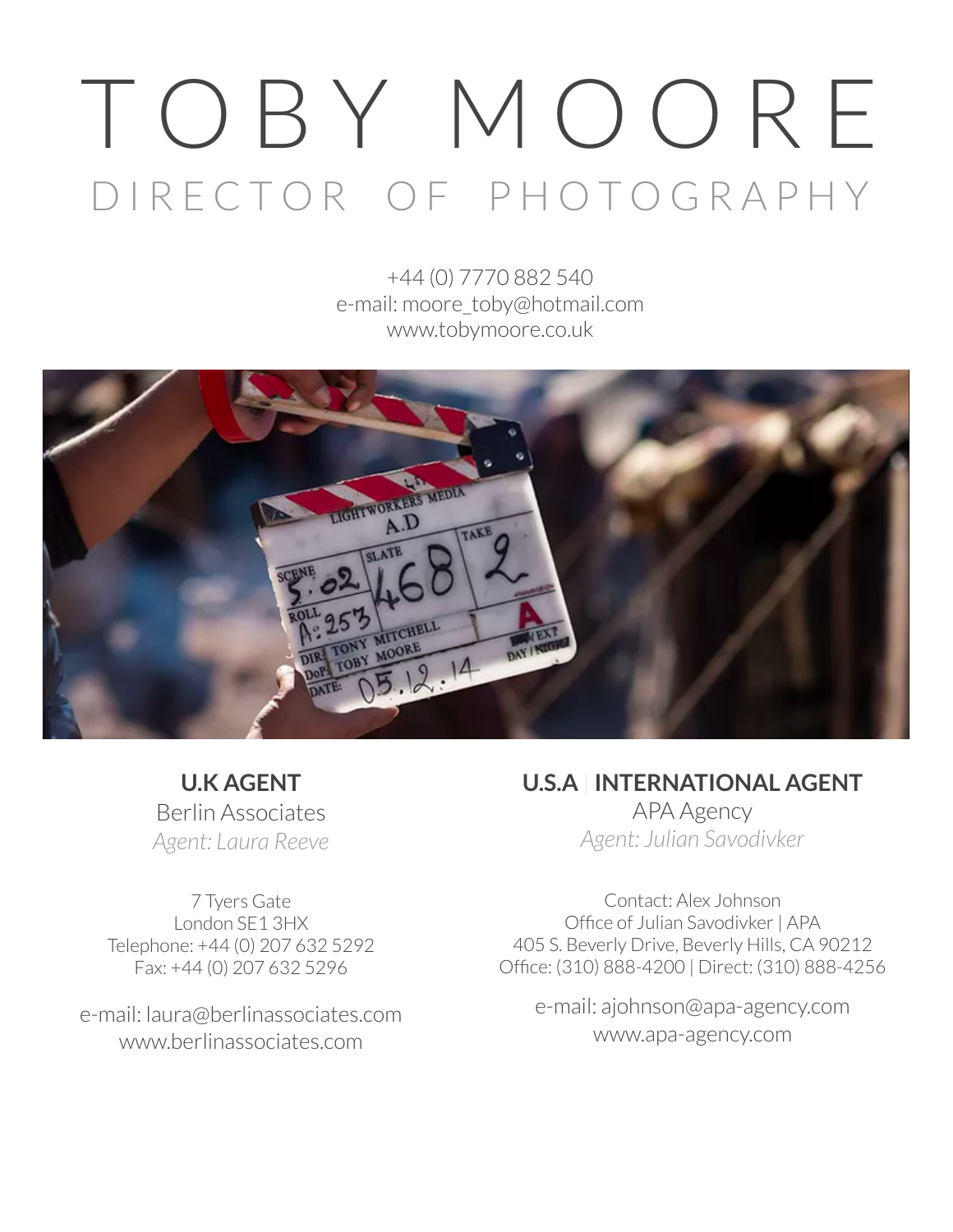**CALL THE MIDWIFE** *Series 12 Christmas Special*

**SILENT WITNESS HISTORY** *Series 25, Episodes 1, 2, 5 &6*

**CALL THE MIDWIFE** *Series 11, Episode 1 & 8*

**VERA** *Series 11, Episode 5.*

**CALL THE MIDWIFE** *Series 10, Episodes 4 & 5.*

**CALL THE MIDWIFE** *Series 9, Episodes 1, 2, 5, 6, 7 & 8. Christmas Special*

**STICKS & STONES** *Episodes 1, 2 & 3*

**DEATH IN PARADISE** *Series 8, Block 3, Episodes 7 & 8*

**DELICIOUS** *Series 2, Episodes 3 & 4*

**CALL THE MIDWIFE** *Series 7*

**MEDINAH** *Episodes 3 & 4*

**THE HALCYON** *Series 1, Episodes 3, 4, 7 & 8*

**CALL THE MIDWIFE** *Series 5, Episodes 3, 4, 7 & 8*

#### NEAL STREET PRODUCTIONS *Director: Annie Tricklebank*

NEAL STREET PRODUCTIONS *Director: Noreen Kershaw*

NEAL STREET PRODUCTIONS *Director: Syd Macartney,*

ITV TALL STORY PICTURES *Director: Julia Ford*

RED PLANET PICTURES *Director: Richard Signy*

BANDIT TELEVISION *Director: John Hardwick*

NEAL STREET PRODUCTIONS *Director: Claire Winyard*

MEDINAH PRODUCTION COMPANY *Creative Prod: Ahmed Al Bakar*

**COLD FEET** BIG TALK PRODUCTIONS *Director: Juliet May*

NEAL STREET PRODUCTIONS/BBC *Directors: Sheree Folkson, Darcia Martin*

*Producer: Annie Tricklebank*

BBC DRAMA *Director: Bill Anderson, Rob Evans Producer: Nick Lambon, Lawrence Till*

NEAL STREET PRODUCTIONS *Director: Annie Tricklebank & David Tucker Producer: Annie Tricklebank*

ITV STUDIOS *Director: Rob Evans Producer: Will Nicholson*

*Producer: Annie Tricklebank*

**BUFFERING** AVALON *Director: Martin Stirling Producer: Serena Cullen*

> *Kate Cheeseman, Noreen Kershaw Producer: Annie Tricklebank*

*Producer: Colin Wratten*

*Producer: Yvonne Francas*

*Producer: Morenike Williams Exec Producer: Phillippa Giles*

*Producer: Annie Tricklebank*

*Exec Producers: Luca Bercovici & Bobby Barbacioru. Director: Jason Bourke*

LEFT BANK PICTURES *Director: Rob Evans, Philip John Producer: Chris Croucher*

*Producer: Rebecca Ferguson*

*Producer: Annie Tricklebank*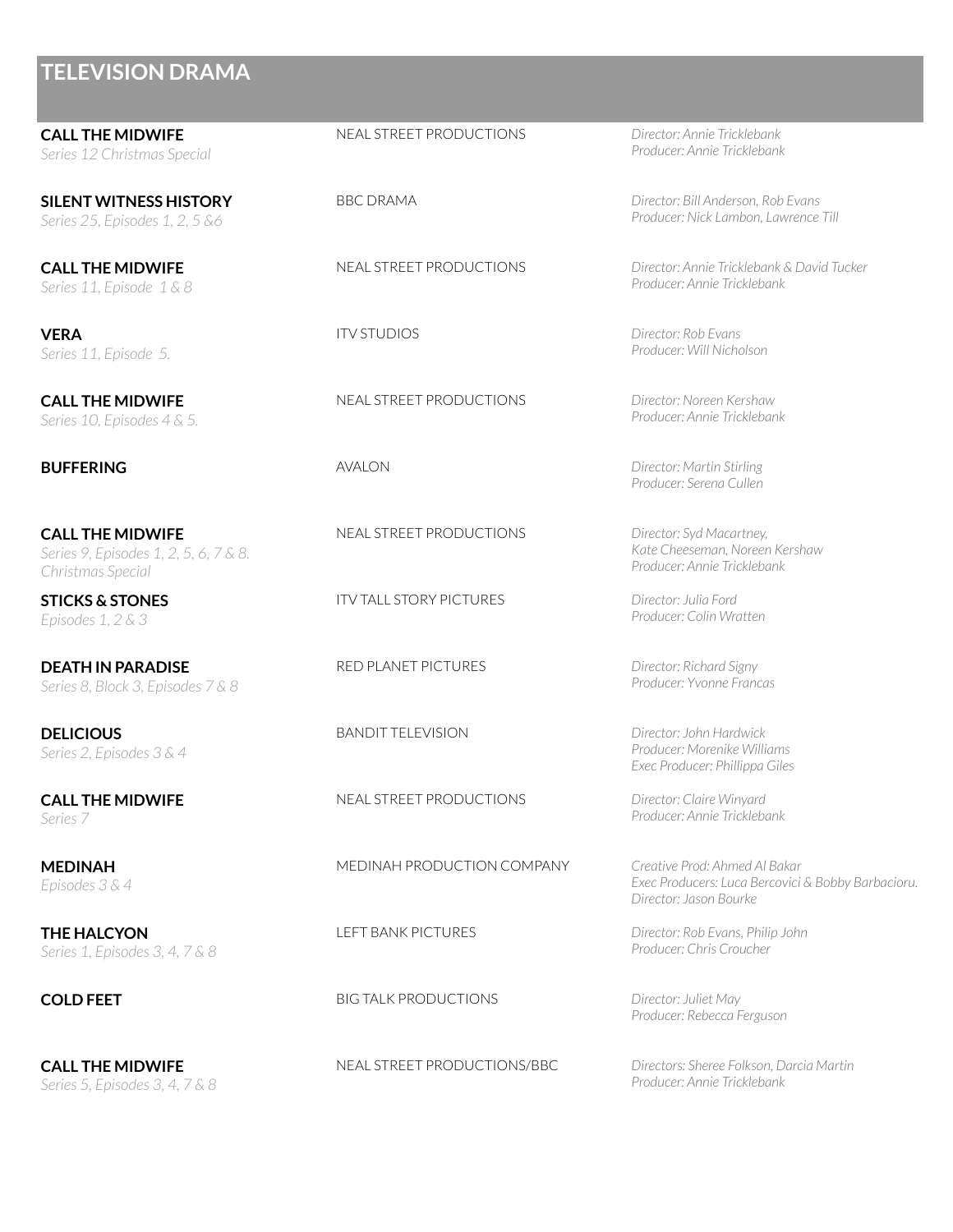| <b>CALL THE MIDWIFE</b><br>Series 5, Christmas Episode    | NEAL STREET PRODUCTIONS/BBC            | Director: Juliet May<br>Producer: Annie Tricklebank                                           |
|-----------------------------------------------------------|----------------------------------------|-----------------------------------------------------------------------------------------------|
| <b>DA VINCI'S DEMONS</b><br>Series 3, Episodes 5 & 6      | <b>BBC WORLDWIDE PRODUCTIONS/STARZ</b> | Director: Mark Everest<br>Producer: Joshua Throne                                             |
| A.D. THE BIBLE CONTINUES<br>Episodes 4, 5, 6, 9 & 10      | LIGHTWORKERS MEDIA / NBC               | Directors: Tony Mitchell, Rob Evans<br>Producer: Richard Bedser                               |
| <b>MR. SELFRIDGE</b><br>Series 3, Episodes 1, 2, 3, 6 & 7 | <b>ITV STUDIOS</b>                     | Director: Rob Evans, Joss Agnew<br>Producer: Dominic Barlow                                   |
| <b>LAW AND ORDER UK</b><br>Series 8                       | KUDOS FILM AND TELEVISION              | Director: Mat King, Joss Agnew,<br>Jill Robertson. Producer: Jane Dauncey                     |
| <b>DEATH IN PARADISE</b><br>Series 3                      | RED PLANET PICTURES/KUDOS              | Director: Cilla Ware<br>Producer: Tim Bradley                                                 |
| <b>SCOTT AND BAILEY</b><br>Series 3                       | <b>RED PRODUCTIONS</b>                 | Directors: Morag Fullarton, Juliet May<br>Exec Prod: Sally Wainwright, Nicola Schindler       |
| <b>DEATH IN PARADISE</b><br>Series 2                      | RED PLANET PICTURES/KUDOS              | Directors: Alrick Riley, David O Neil, Keith Boak.<br>Producer: Tim Key                       |
| <b>SCOTT AND BAILEY</b><br>Series 2                       | RED PRODUCTIONS                        | Directors: Paul Walker, Morag Fullarton<br>Exec Producers: Sally Wainwright, Nicola Schindler |
| <b>MANKIND: THE STORY OF ALL OF US</b>                    | <b>NUTOPIA</b>                         | Director: Virgina Quinn<br>Producer: Josh Wilkin                                              |
| <b>WATERLOO RD</b>                                        | SHED PRODUCTIONS                       | Director: Daikin Marsh<br>Producer: Tim Levy                                                  |
| <b>PERFECT STORM</b>                                      | DARLOW SMITHSON                        | Director: Chris Spencer<br>Producer: Steve Murphy                                             |
| <b>YOUNG DRACULA</b>                                      | <b>BBC WALES</b>                       | Director: Chris Spencer<br>Producer: Steve Murphy                                             |
| <b>LAND GIRLS</b><br>Series 2                             | <b>BBC</b>                             | Director: Matt Carter<br>Producers: Erica Harrington, Will Trotter                            |
| THE BRIGHT SIDE                                           | <b>BBC</b>                             | Director: Sarah O'Gorman<br>Produce: Jon Montague                                             |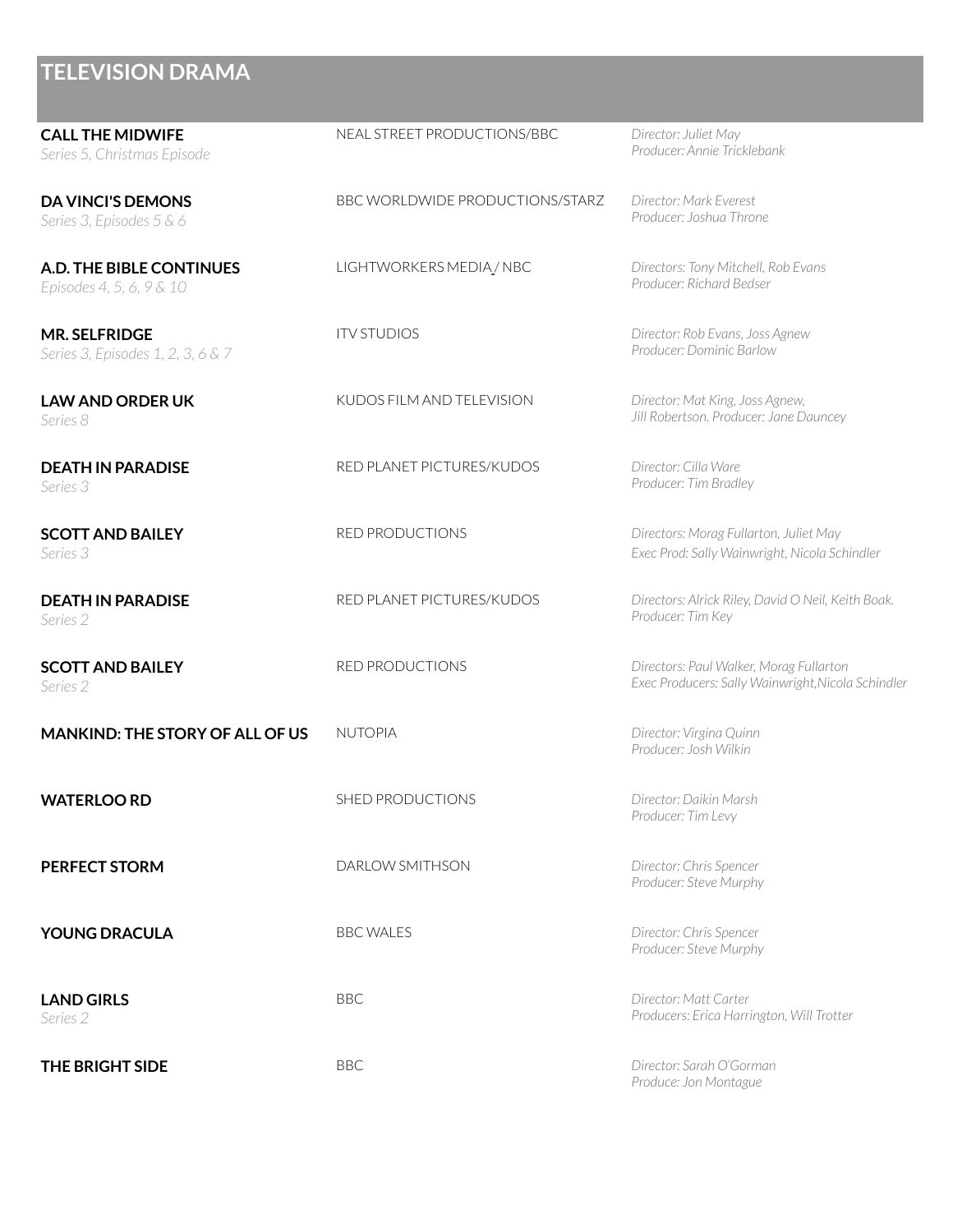| <b>HIKE INTO HELL</b>               | DARLOW SMITHSON                                                | Director: Stephen Kemp. Producers: Josh Wilkins,<br>Steve Murphy, Matthew Patnick                                                                                                |
|-------------------------------------|----------------------------------------------------------------|----------------------------------------------------------------------------------------------------------------------------------------------------------------------------------|
| <b>STRANDED IN THE GRAND CANYON</b> | DARLOW SMITHSON                                                | Director: Stephen Kemp. Producers: Josh Wilkins,<br>Steve Murphy, Matthew Patnick                                                                                                |
| <b>TORCHWOOD</b>                    | BBC WALES/ CANADIAN BROADCASTING<br>CORPORATION/ BBC WORLDWIDE | Director: Mark Everest<br>Producer: Richard Stokes<br>Exec Producers: Russell T Davies, Julie Gardner                                                                            |
| <b>MUTUAL FRIENDS</b>               | HAT TRICK PRODUCTIONS/ BBC                                     | Director: Catherine Morshead<br>Producer: Rob Bullock                                                                                                                            |
| <b>GIL MAYO MYSTERIES</b>           | <b>BBC</b>                                                     | Directors: Metin Huseyin, Fraser<br>McDonald, Jonathan Fox Bassett<br>Producer: Rebecca Hedderly                                                                                 |
| <b>HOLBY CITY</b>                   | <b>BBC</b>                                                     | Directors: Daikin Marsh, Bill McLeod, Steve Kelly.<br>Producers: Myar Craig Brown, Jane Wallbanks, Polly<br>Williams. Exec. Producers: Tony McHale, Diana Kyle                   |
| <b>LOVE SOUP</b>                    | <b>BBC</b>                                                     | Directors: Sandy Johnson, Christine Gernon<br>Producer: Verity Lambert.<br>Exec. Producers: David Renwick, Sophie Clarke-Jervol                                                  |
| <b>LOST AND FOUND</b>               | <b>BBC</b>                                                     | Director: Andrea Kapos<br>Producer: Sam Hill. Exec. Producer: Will Trotter                                                                                                       |
| THE AFTERNOON PLAYS                 | <b>BBC</b>                                                     | Directors: James Strong, Steve Kelly<br>Producer: Sam Hill. Exec. Producer: Mal Young                                                                                            |
| <b>GREASE MONKEYS</b>               | <b>BBC</b>                                                     | Directors: Dominic Keavey, Ian Barnes,<br>Paul Kaousalides, Series Producer: Will Trotter                                                                                        |
| <b>ALL IN A DAY'S WORK</b>          | <b>BBC</b>                                                     | Director: Pip Boughton<br>Producers: Elwen Rowlands, Bethan Jones                                                                                                                |
| <b>JONATHAN CREEK</b>               | <b>BBC</b>                                                     | Director: Sandy Johnson Producer: Verity Lambert<br>Exec. Producer: David Renwick                                                                                                |
| <b>CAKE</b>                         | <b>BBC</b>                                                     | Director: Sandy Johnson<br>Producers: Bethan Jones, Elwen Rowlands                                                                                                               |
| <b>BILLY TWO SHEDS</b>              | <b>BBC</b>                                                     | Director: Pip Broughton<br>Producer: Sam Hill                                                                                                                                    |
| <b>DOCTORS</b>                      | <b>BBC</b>                                                     | Directors: SJ Clarkson, Darcia Martin,<br>John Maidens, Steve Kelly, James Strong, Neil<br>Addams.<br>Adrian Bean. Series Producer: Beverly Dartnell<br>Exec Producer: Mal Young |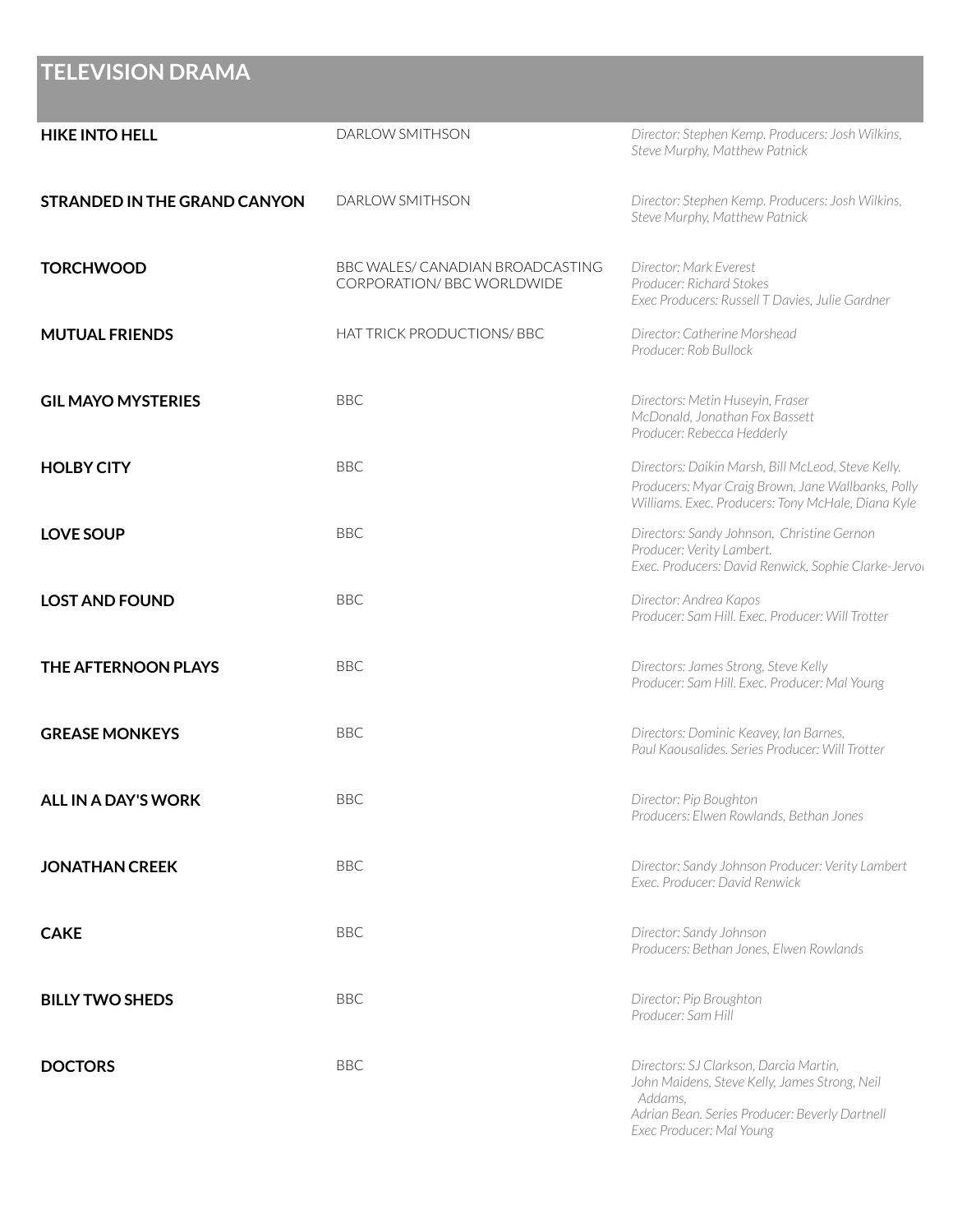| <b>MILE HIGH</b>                                                       | <b>HEWLAND INTERNATIONAL</b>                                         | Directors: Joss Agnew, James Strong,<br>Paul Kousalides, Marcus DF White. Series Producer:<br>Reza Moradi, Exec. Producer: Jane Hewland                         |
|------------------------------------------------------------------------|----------------------------------------------------------------------|-----------------------------------------------------------------------------------------------------------------------------------------------------------------|
| <b>DREAM TEAM</b>                                                      | HEWLAND INTERNATIONAL                                                | Directors: Joss Agnew, James Strong,<br>Paul Kousalides, Marcus DF White<br>Series Producer: Reza Moradi<br>Exec. Producer: Jane Hewland                        |
| <b>IS HARRY ON THE BOAT</b>                                            | RAPIDO TELEVISION                                                    | Directors: Jamie Annet, Steve Kelly, Lance<br>Kneeshaw, Craig Lines, Bob Tomson,<br>Nigel Bristow. Series Producer: John Salthouse<br>Exec. Producer: Mark Ford |
| <b>SHAKESPEARE SHORTS</b><br>2 BAFTA Awards & RTS Award Winning Series | <b>BBC</b>                                                           | Director: Andrew Chater<br>Producer: Anne Brogan                                                                                                                |
| <b>HISTORY FILE: THE COLD WAR</b><br><b>RTS Award Winner</b>           | <b>BBC</b>                                                           | Director/Producer: Andrew Chater                                                                                                                                |
| <b>HISTORY FILE: NAZI GERMANY</b><br><b>BAFTA Award Winner</b>         | <b>BBC</b>                                                           | Director/Producer: Andrew Chater                                                                                                                                |
| <b>THE SOVIETS</b><br><b>BAFTA Award Winner</b>                        | <b>BBC</b>                                                           | Director/Producer: Andrew Chater                                                                                                                                |
| <b>LOST IN THE SNOW</b>                                                | DARLOW SMITHSON/CHANNEL 4                                            | Director: Mary Crisp<br>Series Producer: Alex Marengo<br>Exec. Producer: John Smithson                                                                          |
| <b>LONDON A CITY IN TIME</b>                                           | DIVERSE PRODUCTIONS / CHANNEL 4                                      | Director: Mary Crisp<br>Producer: Leonie Jameson                                                                                                                |
| <b>WHO KILLED THOMAS BECKET</b>                                        | OCTOBER FILMS, LODESTAR PRODUCTIONS Director/Producer: Andrew Chater | Exec. Producer: Adam Bullmore                                                                                                                                   |
| <b>ROUND THE HORNE - REVISITED</b>                                     | <b>BBC</b>                                                           | Director: Nick Wood<br>Producer: Richard Fell                                                                                                                   |
| WHEN THE MONEY WENT MAD THE<br><b>SOUTH SEA BUBBLE</b>                 | WALL TO WALL TELEVISION & CHANNEL 4                                  | Director: Mary Crisp<br>Producer: Ben Goold                                                                                                                     |
| <b>AMERICAN VOICES</b><br><b>RTS Nominated</b>                         | <b>BBC</b>                                                           | Director: Andrew Chater<br>Producer: Andrew Chater                                                                                                              |
| <b>SEX 'N' DEATH</b><br>2ND UNIT DIRECTOR OF PHOTOGRAPHY               | HAT TRICK PRODUCTIONS                                                | Director: Guy Jenkin<br>Producer: Jane Featherstone<br>DP: Tim Palmer                                                                                           |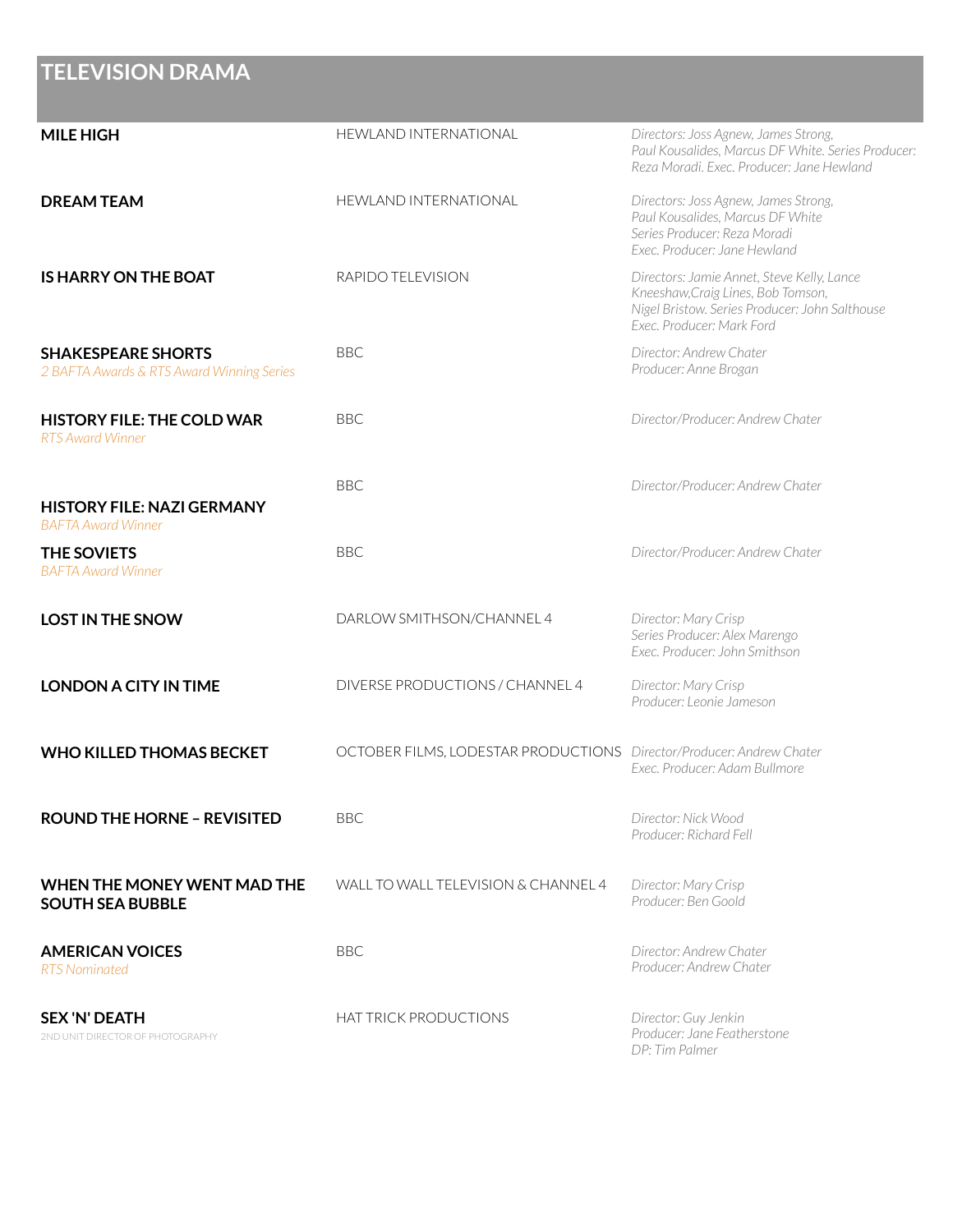#### **FEATURE FILMS**

| <b>FISHERMAN'S FRIENDS II</b>                                         | <b>Fred Films</b>                                                  |
|-----------------------------------------------------------------------|--------------------------------------------------------------------|
| <b>LUTHER</b><br>2ND UNIT DIRECTOR OF PHOTOGRAPHY                     | BBC Films / Netflix                                                |
| <b>DEMONS NEVER DIE</b>                                               | Squid Ink Media/Exile Media Group                                  |
| <b>7 LIVES</b><br>2ND UNIT DIRECTOR OF PHOTOGRAPHY                    | 2nd Unit   Starfish Films & Black And Blue Films                   |
| <b>SLAVE</b>                                                          | Instinctive Films                                                  |
| <b>SMALL APARTMENTS</b>                                               | Deviant Films/Film Tiger                                           |
| THE ATHLETE<br>83rd Academy Award Winner - Best Foreign Language Film | Instinctive Entertainment                                          |
| <b>STAG NIGHT</b>                                                     | Filmtiger, Instinctive Film, Rifkin-Eberts                         |
| <b>TIMBER FALLS</b>                                                   | Filmtiger, Rifkin-Eberts, A-Mark Entertainment, Ascendant Pictures |
| <b>V FOR VENDETTA</b><br>2ND UNIT DIRECTOR OF PHOTOGRAPHY             | Silver Pictures / Warner Brothers                                  |
| <b>WISH YOU WERE HERE</b>                                             | Versatile Films                                                    |
| <b>THE FIRM</b>                                                       | 2nd Unit   BBC Films                                               |

### **DOCUMENTARIES**

| <b>LANDMARKS: ANCIENT EGYPT</b>              | BBC <sub>2</sub>                     |
|----------------------------------------------|--------------------------------------|
| <b>ANCIENT EGYPT</b>                         | BBC1                                 |
| <b>ISLAMIC NATION</b>                        | <b>BBC</b>                           |
| A CHILD'S WORLD                              | Channel 4                            |
| <b>BLACK AMERICA</b>                         | BBC.                                 |
| THE RISE & FALL OF MANUEL NORIEGA            | ITV                                  |
| <b>SECRETS OF THE DEAD</b>                   | Channel 4                            |
| <b>SEAWORLD</b>                              | <b>Bazal Productions</b>             |
| <b>AIRPORT</b>                               | BBC.                                 |
| WHEN THE MONEY WENT MAD THE SOUTH SEA BUBBLE | Wall To Wall TV & Channel 4          |
| <b>ABOUT BRITAIN</b>                         | BBC                                  |
| THE 11TH HOUR                                | Channel 4                            |
| <b>CHARIOTEERS</b>                           | Channel 4                            |
| SOUNDS OF THE STONE AGE                      | BBC.                                 |
| <b>MANKIND: THE STORY OF ALL OF US</b>       | History Channel                      |
| <b>TIMELINES</b>                             | Lodestar Productions                 |
| <b>WHO KILLED THOMES BECKET</b>              | October Films & Lodestar Productions |
| SEVEN JOURNEYS IN THE AMERICAN WEST          | Lodestar Productions                 |
| <b>GUNPOWDER, TREASON &amp; PLOT</b>         | Wall To Wall Productions             |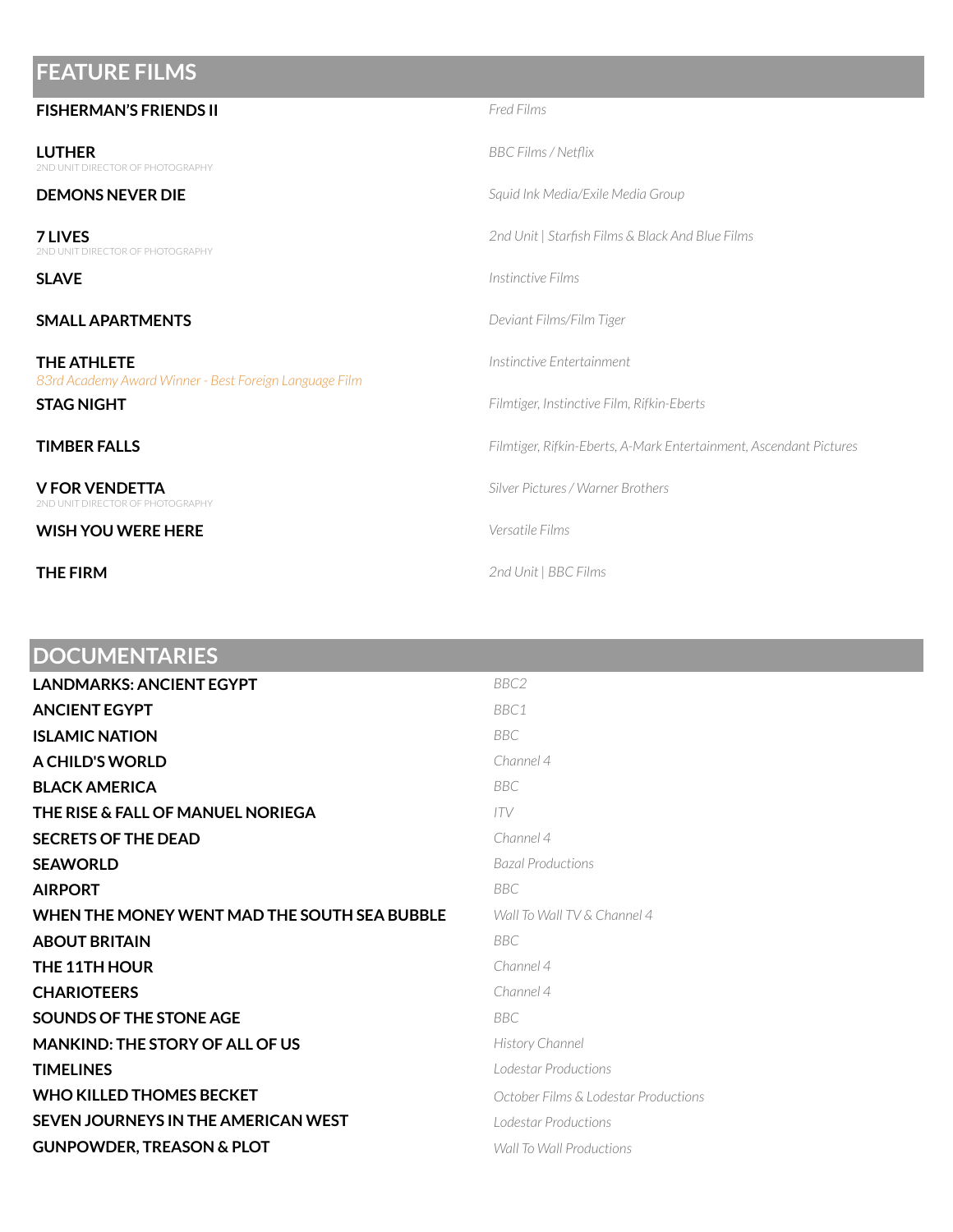#### **DOCUMENTARIES**

| <b>AMERICAN VOICES</b>                      | Lodestar Productions      |
|---------------------------------------------|---------------------------|
| <b>HISTORY FILE: NAZI GERMANY</b>           | <b>BBC</b>                |
| EDWARDIAN BRITAIN: A HISTORY IN PHOTOGRAPHS | Lodestar Productions      |
| <b>PET RESCUE</b>                           | Bazal Productions/Endemol |
| <b>LION COUNTRY</b>                         | Endemol                   |
| A YEAR WITH BOYZONE                         | <b>BBC</b>                |
| <b>TOMB RAIDERS</b>                         | Channel 4                 |
| <b>ITALY INSIDE OUT</b>                     | <b>BBC</b>                |

| Lodestar Productions    |
|-------------------------|
| BBC                     |
| Lodestar Productions    |
| Bazal Productions/Endem |
| Endemol                 |
| BBC                     |
| Channel 4               |
| BBC                     |

#### **TV OUTSIDE BROADCAST**

| <b>VALDERRAMA RYDER CUP '97</b> British Satellite Broadcasting |                          | <b>SNOOKER</b>                                   | CTV Corinthian Television |
|----------------------------------------------------------------|--------------------------|--------------------------------------------------|---------------------------|
| <b>TEST CRICKET</b>                                            | Champion Television      | <b>WINDSURFING</b><br><b>WORLD CHAMPIONSHIPS</b> | Rocket Television         |
| <b>RUGBY LEAGUE</b>                                            | Sky Television           | <b>WIMBLEDON</b><br><b>TENNIS CHAMPIONSHIPS</b>  | O21 Facilities            |
| <b>RUGBY UNION</b>                                             | Transworld International | <b>QUEENS TENNIS</b><br><b>CHAMPIONSHIPS</b>     | Visions                   |
| <b>PREMIER LEAGUE FOOTBALL</b>                                 | <b>BBC</b> Sport         | <b>WINTER X GAMES:</b><br><b>COLORADO</b>        | Sunset & Vine             |
| <b>DARTS</b>                                                   | ITV Sport                | <b>PGA EUROPEAN TOUR GOLF</b>                    |                           |

### **MULTI CAMERA STUDIO**

| <b>MOST WANTED</b>                 | <b>MTV</b> | <b>CBBC</b>                  | BBC.             |
|------------------------------------|------------|------------------------------|------------------|
| <b>BLIND DATE</b>                  | LWT        | <b>MEN BEHAVING BADLY</b>    | BBC.             |
| A WEEK IN POLITICS                 | LWT        | <b>BEAST</b>                 | BBC              |
| <b>SURPRISE SURPRISE</b>           | LWT        | DROP THE DEAD DONKEY         | BBC              |
| <b>PLAY YOUR CARDS RIGHT</b>       | LWT        | THE O ZONE                   | <b>BBC</b>       |
| <b>PRICE IS RIGHT</b>              | LWT        | <b>TOP OF THE POPS</b>       | BBC              |
| <b>GOOD MORNING TELEVISION</b> ITV |            | <b>PEBBLE MILL</b>           | BBC              |
| IN BED WITH ME DINNER              | LWT        | <b>DES O' CONNOR TONIGHT</b> | THAMES TV        |
| <b>JULES HOLLAND</b>               | <b>BBC</b> | <b>OPPORTUNITY KNOCKS</b>    | <b>THAMES TV</b> |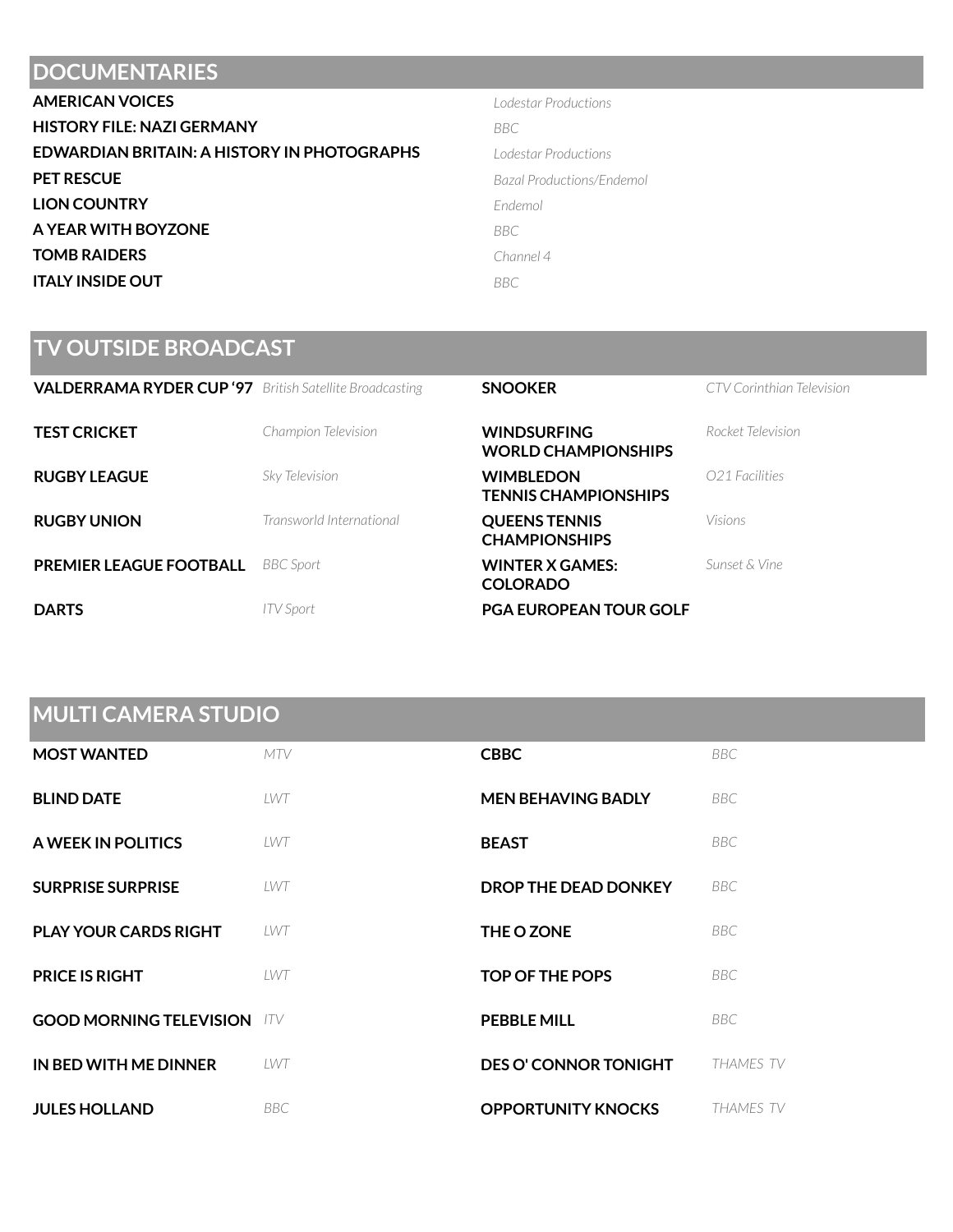| 01 FOR LONDON                                 | <b>BBC</b> | <b>ROD, JANE AND FREDDY</b> | <b>THAMES TV</b> |
|-----------------------------------------------|------------|-----------------------------|------------------|
| <b>BIRDS OF A FEATHER</b>                     | <b>BBC</b> | LIVE AND KICKING            | BBC              |
| <b>SMTV</b>                                   | ITV        | <b>KILROY</b>               | THAMES TV        |
| <b>DON'T FORGET YOUR</b><br><b>TOOTHBRUSH</b> | CHANNEL 4  | <b>TFI FRIDAY</b>           | CHANNEL 4        |
| <b>BIG BREAKFAST</b>                          | CHANNEL 4  | <b>THE PRIORY</b>           | CHANNEL 4        |
| CAN'T COOK, WON'T COOK                        | <b>BBC</b> |                             |                  |

| <b>COMMERCIAL</b>              |                         |                          |
|--------------------------------|-------------------------|--------------------------|
| <b>VAUXHALL MOVANO</b>         | <b>KELLOGS FROSTIES</b> | <b>APPLE COMPUTERS</b>   |
| <b>VAUXHALL OMEGA</b>          | <b>FORD SCORPIO</b>     | <b>ENERGIS</b>           |
| AL JAZEERA                     | <b>BRAINS BITTER</b>    | <b>WALLS ICE CREAM</b>   |
| <b>IONICA THROUGH THE DOOR</b> | NISSAN PRIMERA LAUNCH   | <b>MTV IDENTS/PROMOS</b> |
| <b>KELLOGS CORNFLAKES</b>      | NISSAN MICRA LAUNCH     | <b>SELINA SCOTT</b>      |

| <b>IMUSIC</b>                                            |                       |            |
|----------------------------------------------------------|-----------------------|------------|
| FIFA WORLD CUP QATAR 2022™<br><b>OFFICIAL SOUNDTRACK</b> | <b>JAMIROQUAI</b>     | <b>MTV</b> |
| <b>INXS</b>                                              | <b>THE PRETENDERS</b> |            |

| <b>SKILLS</b>                                                                                                                                                           |                                                                                                                                                                     |                                                                                                                                  |
|-------------------------------------------------------------------------------------------------------------------------------------------------------------------------|---------------------------------------------------------------------------------------------------------------------------------------------------------------------|----------------------------------------------------------------------------------------------------------------------------------|
| Director of Photography (DoP)<br>Lighting Cameraman & Operator<br>Multi Camera Studio   Pedestal<br>Outside Broadcast<br>Documentary<br>$Film(16mm \& 35mm)$<br>Digital | HotHead<br>GearedHead<br>Aerial (Tyler Mount Helicopter)<br>Crane   Technocrane   Hydracrane<br>Steadicam<br>Portable Single Camera (PSC)<br>Underwater Photography | PADI & NAUI Accredited<br>Skiing<br>Snowboarding<br>Water-Skiing<br>Wakeboarding<br>Royal Yachting Association (RYA) Day Skipper |